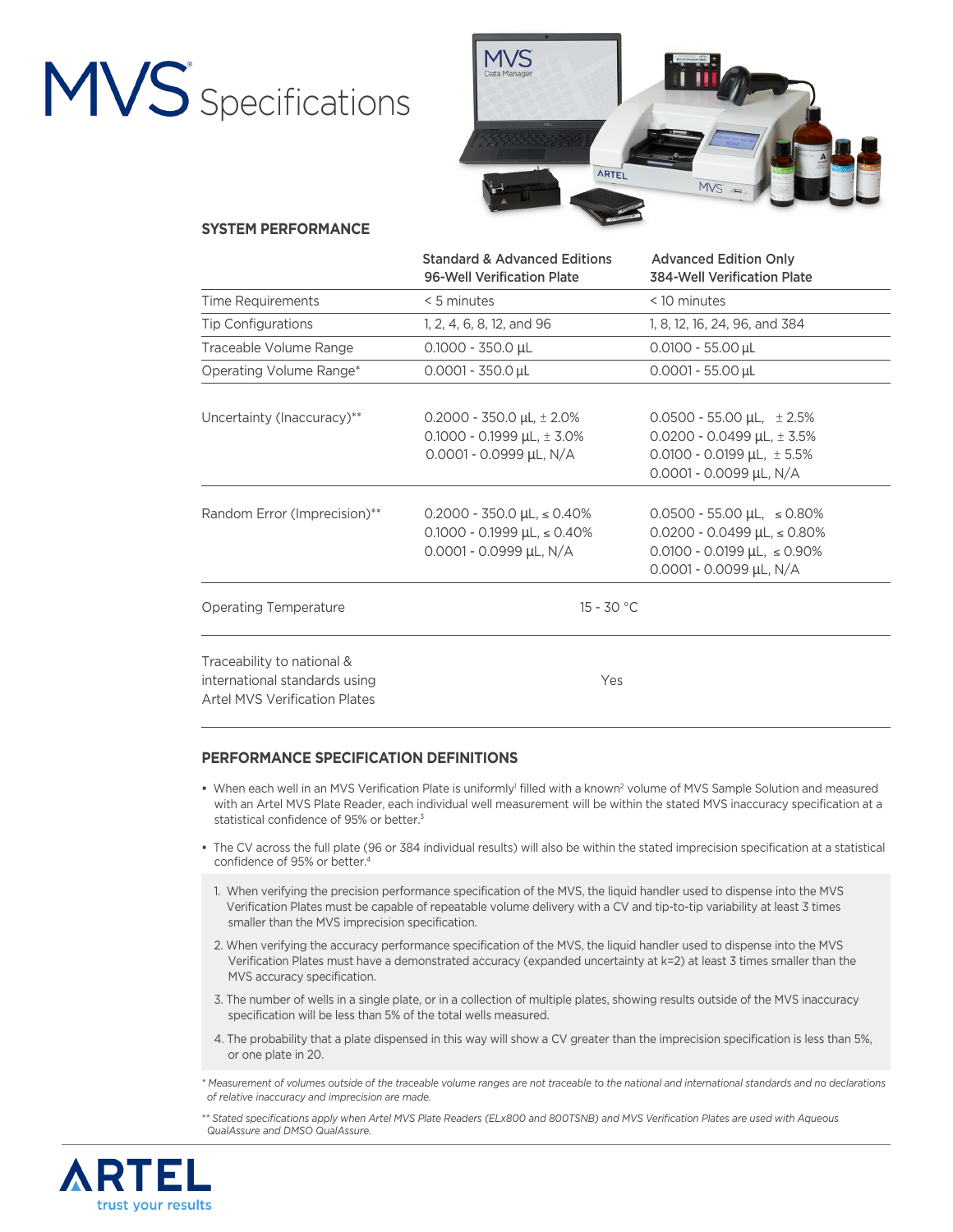# MVS<sup>®</sup>

# **ARTEL 800TSNB PLATE READER**

| Dimensions (DxWxH)        | 41.9 $\times$ 38.1 $\times$ 17.8 cm                                                                                                              |  |
|---------------------------|--------------------------------------------------------------------------------------------------------------------------------------------------|--|
| Weight                    | 9.97 kg                                                                                                                                          |  |
| Display                   | Touch screen                                                                                                                                     |  |
| Light source              | Tungsten gas filled bulb                                                                                                                         |  |
| Wavelength selection      | Metal oxide interference filters<br>Center wavelengths:<br>520.2 nm (bandwidth at half-max = 6.2 nm)<br>730.5 nm (bandwidth at half-max = 10 nm) |  |
| <b>Additional filters</b> | 405 nm, 450 nm, 490 nm                                                                                                                           |  |
| COM port                  | <b>USB</b>                                                                                                                                       |  |
| Power requirements        | Voltage: 90 - 260 VAC Frequency: 50 - 60 Hz Current: 2 A maximum                                                                                 |  |

# **MVS TITER PLATE SHAKER**

| Dimensions (LxWxH)  | $142 \times 99 \times 48.2$ mm                 |
|---------------------|------------------------------------------------|
| Amplitude           | 2.0 mm orbital                                 |
| Shaking speed range | 200 to 3000 rpm                                |
| Power requirements  | External power supply - 100-240 V AC, 50-60 Hz |

### **MVS CALIBRATOR PLATE**

| Storage Temperature            | 15 - 25 °C in protective case, out of direct light |  |
|--------------------------------|----------------------------------------------------|--|
| <b>Operation Temperature</b>   | 15 - 30 °C.                                        |  |
| <b>Recalibration Frequency</b> | 12 month factory recalibration required            |  |
| Shelf life                     | vear                                               |  |

#### **MVS BAR CODE READER**

| Dimensions (LxWxH) | $104 \times 71 \times 160$ mm |
|--------------------|-------------------------------|
| Weight             | 147 a                         |

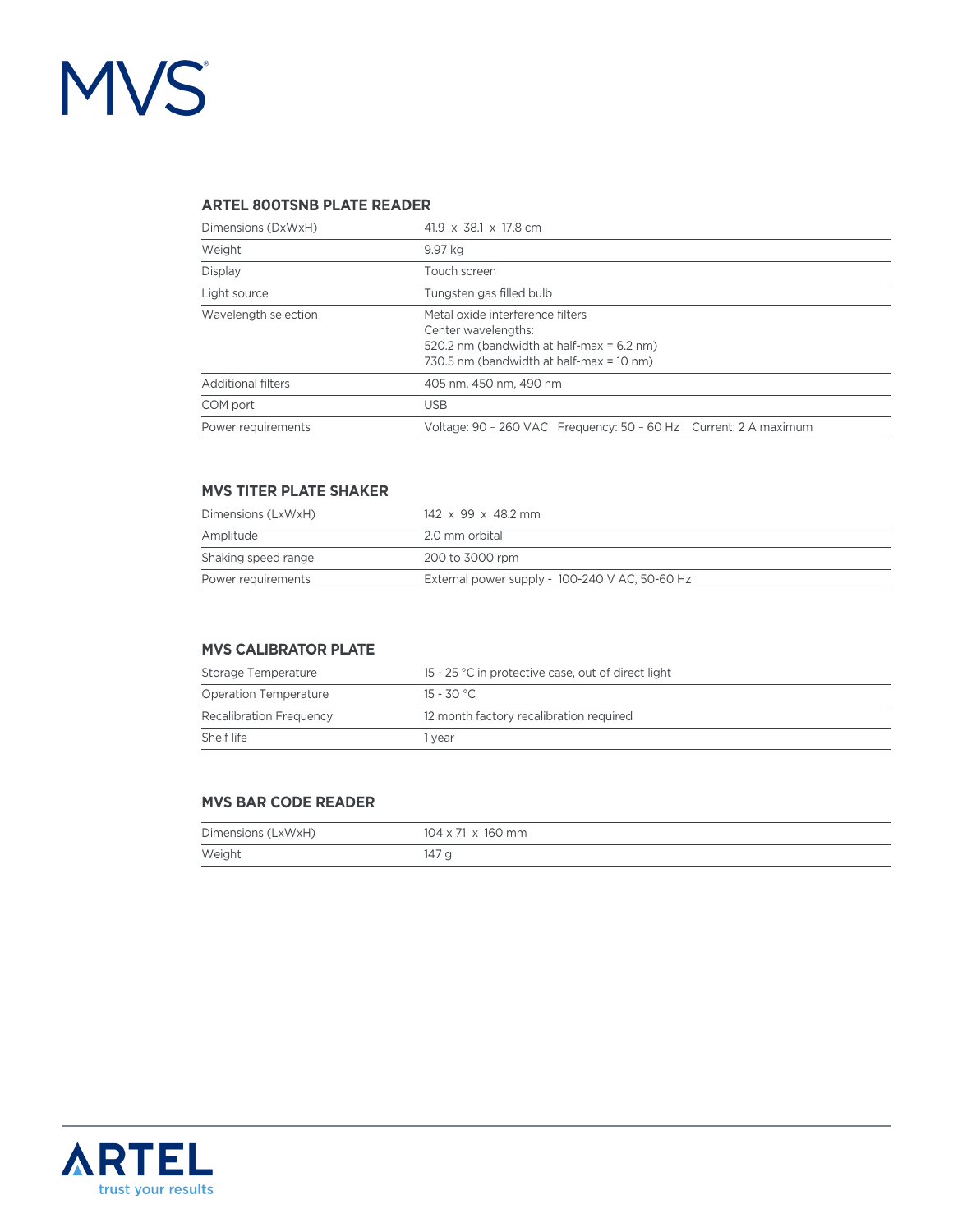# **MVS**

#### **MVS COMPUTER** (minimum requirements)

| Processor                          | x64 Processor: 1.4 GHz or faster            |
|------------------------------------|---------------------------------------------|
| Memory                             | GB                                          |
| I/O Ports                          | 3 USB Connectors                            |
| Network                            | 10/100 Ethernet and 802.11b Wireless        |
| Storage                            | 20 GB of hard drive space                   |
| <b>Supported Operating Systems</b> | Windows® 7 (64-bit) or Windows® 10 (64-bit) |

#### **MVS MOBILE WORKSTATION**

| Weight             | 147 lbs.                         |
|--------------------|----------------------------------|
| Dimensions (DxWxH) | $20 \times 34 \times 40$ inches  |
| Accessories        | Surge protector with 12 ft. cord |

#### **MVS DATA MANAGER SOFTWARE**

- 21 CFR Part 11 compliance ready.
- Immediate display of pass/fail, dispense patterns via heat map, and volumetric results for each channel.
- Automatic flagging of all deliveries exceeding tolerance limits.
- Compatible with Microsoft Windows® 7 or Windows® 10.
- Easy exporting of data for analysis or viewing with other programs.
- Ability to re-evaluate data visually by modifying the pass/fail criteria after analysis.
- Test the performance of multiple liquid delivery devices using a single plate.
- Ability to use popular conventional microtiter plates when traceability is not a factor.
- Ability to verify and optimize a volume dispensing instrument using specific test solutions such as Dimethyl sulfoxide (DMSO).

### **MVS VERIFICATION PLATES**

| QTY per sleeve | 25                                 |
|----------------|------------------------------------|
| Shelf Life     | 96-well: 60 months                 |
|                | 384-well: 60 months                |
| Material       | Black, Polystyrene, optical bottom |